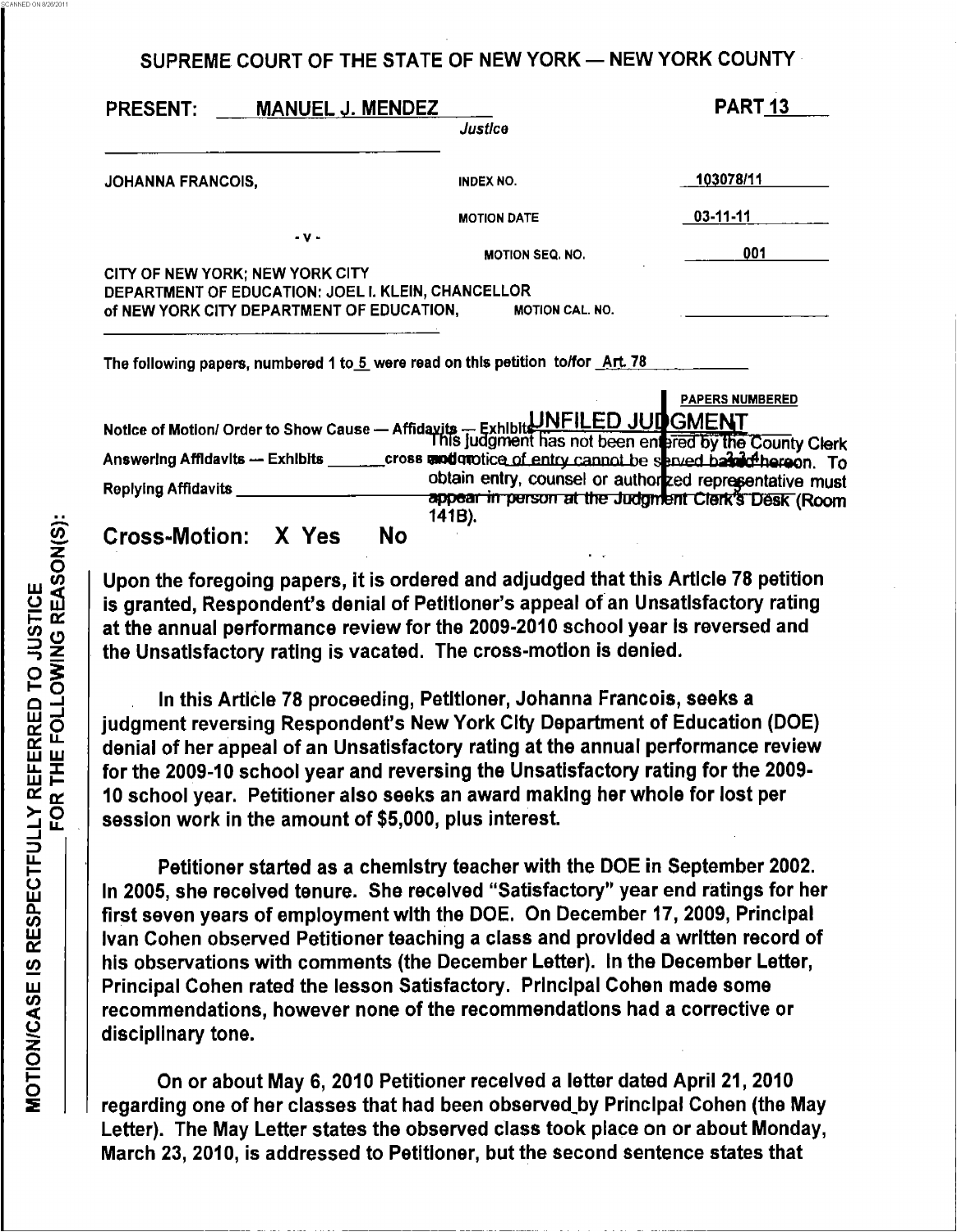the obsewed class "was being co-taught by you and [Petitioner]." The May Letter is critical of both teachers' performance and rated the lesson Unsatisfactory.

On or about May **14,2010,** Petitioner responded to the May Letter by way of a written statement (the May Response). The May Response refuted most **of**  Principal Cohen's comments in the May Letter, and noted that there was no preobservation conference prior to the March **23,2010** observatlon. Petitioner had requested pre-observation conferences in writing on October **9, 2009** and February **I,** 2010 and in person for all formal observations.

On or about May 26, **2010,** Petitioner received **an** Action Plan letter (the Action Plan) detailing steps to be implemented as a result of the recommendations from observation reports from the 2009 -2010 school year. The Action Plan consisted of five goals each with specific sub goals, except for the fifth goal, Professional Development, which was blank. The Action Plan was signed on June **I, 2010** by Principal Cohen and Assistant Principal David Liu. Petitioner did not sign the Action Plan. A note is handwrltten below the signatures of Principal Cohen and Asslstant Principal Liu which states,

> "This Actlon Plan was presented to Ms. Francois on May 26<sup>th</sup> 2010. On June 1<sup>at</sup> Ms. Francois stated she would like to speak about the Plan. No meeting has been scheduled. On June **3rd** Ms. Barton stated that **the** Plan **wlll** not be signed. The Plan will be Implemented immediately. Rebuttal attached and filed."

..

The handwritten note appears to be signed by Principal Cohen and is dated June **4,** 2010.

The rebuttal submitted by Petitioner (the Rebuttal) refutes many of the recommendations in the Action Plan as practices already being implemented by Petitloner and requests that the Action Plan be reviewed since in Petitioner's oplnlon, the Actlon Plan appears to be a generic list not tailored to the feedback and recommendations received following her observed classes. Petitioner filed a second Step One grievance with the United Federation of Teachers regarding the Action Plan on or about June 4,2010.

On June **3, 2010,** the same day that Principal Cohen was informed that Petitioner would not **slgn** the Action Plan, one of Petitioner's **classes** was observed by Assistant Principal David Liu. Sometime after the observation, Petitioner received a letter from Assistant Principal Liu regardlng the observation (the June Letter). The June Letter is critical of the observed class In regards to content and interaction with students. The June Letter makes no reference to the observation." Action Plan, and concludes by stating that, "[tlhis was an unsatlsfactory informal -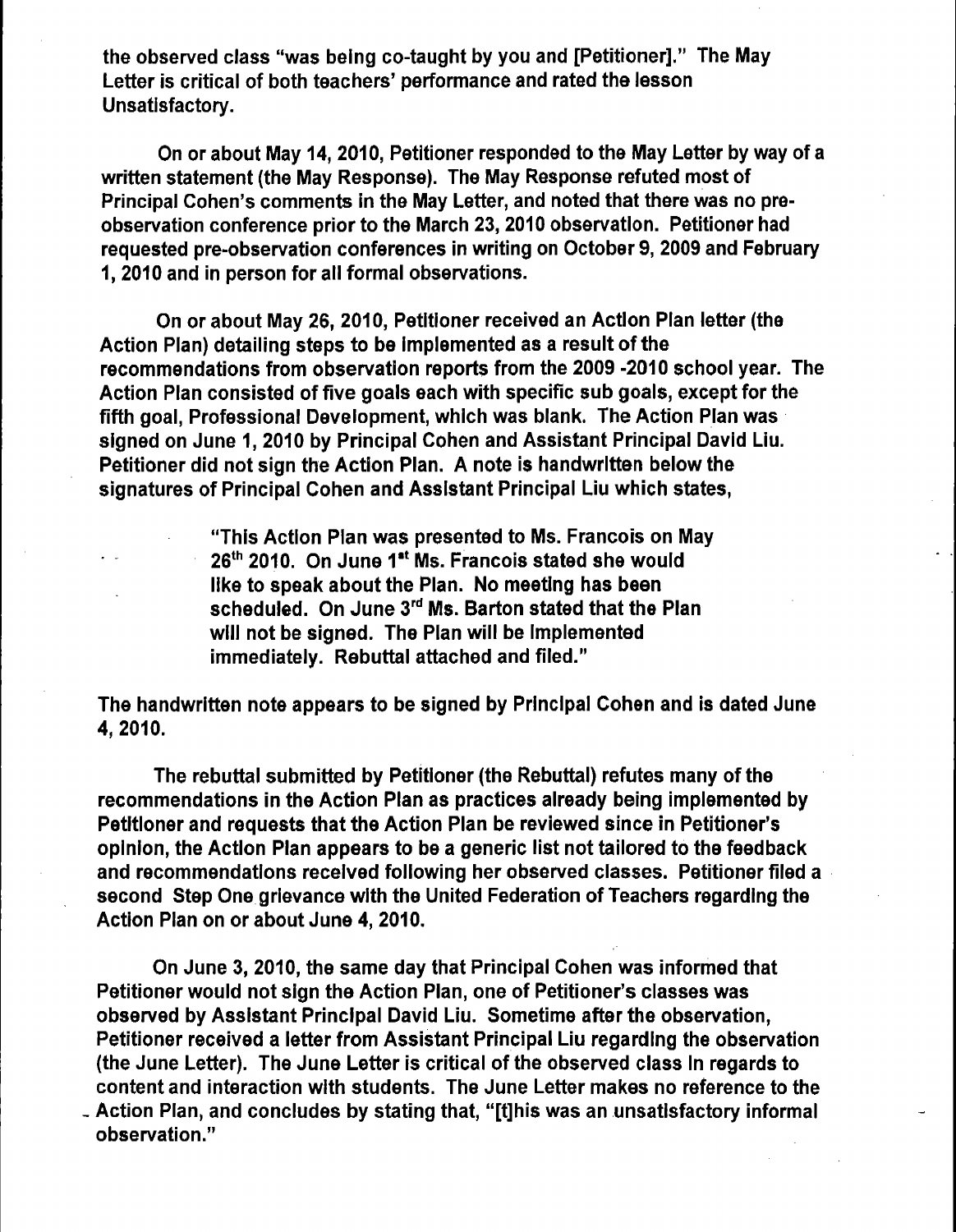On or about June **25,2010** Petitioner received **an** Unsatisfactory year end ratlng for the 2009 - **2010** school year from Principal Cohen. Petitioner requested an internal appeal of the Unsatisfactory rating with the **DOE'S** Ofh'ce of Appeals and Review. A hearing for the appeal was scheduled on October **22,2010,** before Hearing Officer Harris (the Appeal). At the Appeal, Petitioner argued that Principal Cohen did not follow the proper procedure in giving her an Unsatisfactory rating.

Petitioner received a letter dated November 24, 2010 from DOE Deputy Chancellor of the Dlvlslon of School Support and Instructlon, Erlc Nadelstern, Informing her that her appeal of the Unsatisfactory rating had been denied (the Denial Letter).

Petitioner thereafter commenced this Article 78 proceeding to reverse the decision in the Denial Letter and to annul her Unsatisfactory year end rating for the 2009 **-2010** school year.

An administrative decision will withstand judlclal scrutiny if It is supported by substantial evldence, has a rational basis and Is not arbltrary and capricious. See Matter of *Pel/ v.* Board of *Educaflon,* 34 N.Y.2d 222,356 N.Y.S.2d **833,313**  N.E.2d **321 (1974);** *Ansonla Residents Ass'n v. New York State Div. of Housing and Communlty Renewal,* **75 N.Y.2d 206, 551** N.E.2d **72,551** N.Y.S.2d **871 (1989).** 

Petitioner's argument goes to the question of whether or not the administrative decision was arbitrary and capricious within the meaning of CPLR Sectlon **7803(3),** which questlons "whether a determination was made in violation of lawful procedure."

The basis for Petitioner's argument that Prlnclpal Cohen did not follow lawful procedure in giving her an Unsatisfactory ratlng is Chief Executive's Memorandum **#80** which was attached to the petition (Memo 80). Memo 80 is dated March **31,1998** and addressed to All Superlntendents and All Principals from William P. Casey, Chief Executive for Program Development & Dissemination for the predecessor agency of the DOE. The subject of Memo 80 is titled "Performance Review and Professional Development Plan for Teachers." Memo 80 summarizes the Teacher Performance Review model(s) as agreed upon by contract between the United Federation of Teachers and the DOE. Memo 80 outllnes two components under whlch a teacher can be evaluated. Tenured teachers, if agreed to by the teacher and the teacher's supervisor, can follow an Informal observation model whereby

> "[t]eachers, in collaboration with their supervisors, will prepare a brief written statement descrlblng their annual performance option in terms of their own goal(s) and objectives for the school year.- At the end of the year, the impact of these teaching activities on their students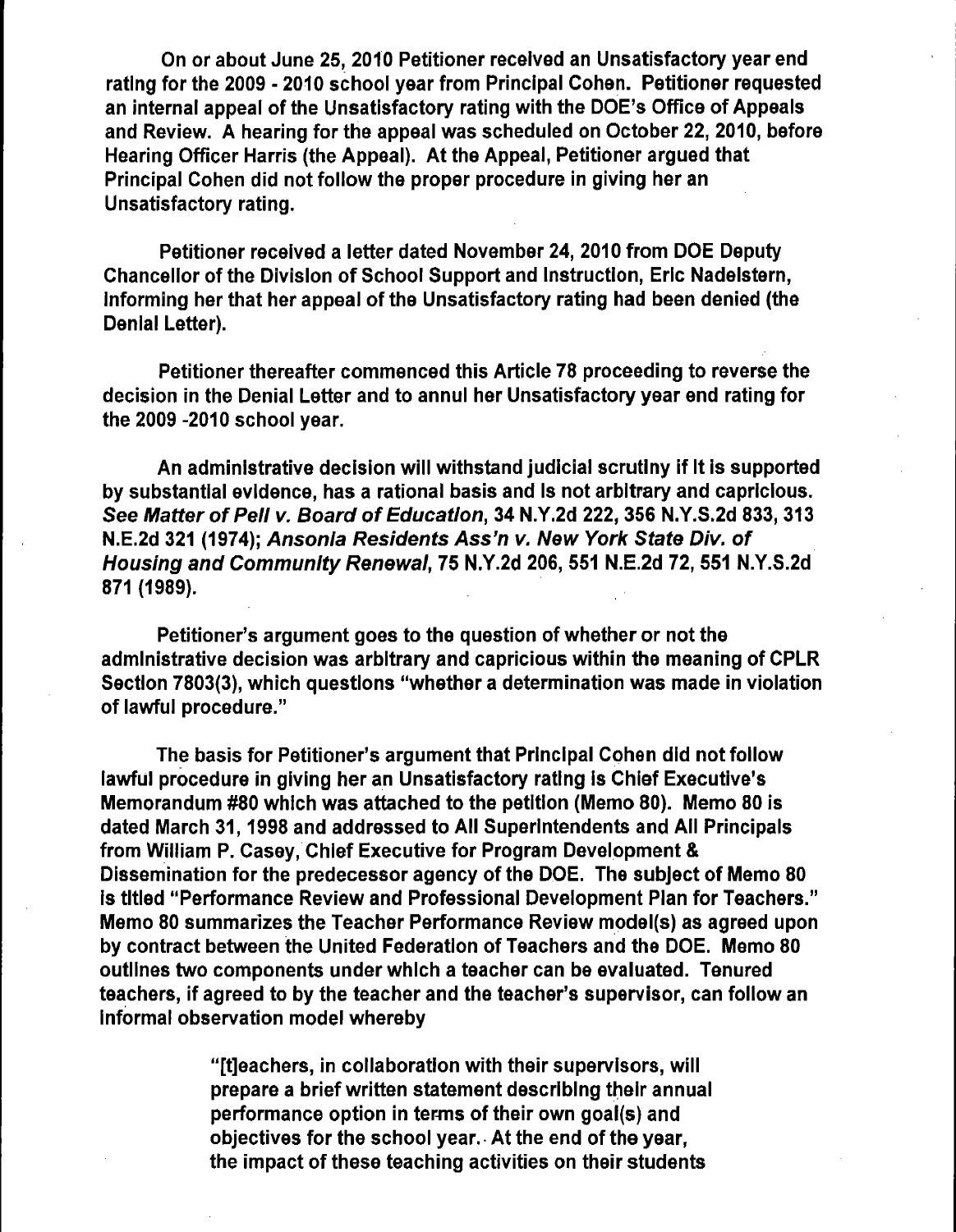should also be summarlzed and evaluated Jointly by teacher and supervisor."

The second option outlined in Memo 80 is a formal observation model. Memo 80 describes the formal observation model as, **"a** tradltlonal classroom observation by a principal or supervisor with written feedback and/or comments." The second sentence describing the formal observation model states, "[plreconferences for all formal teacher observations are requlred." Memo 80 then describes different forms of conferences based on the specifics of the teacher's situation.

Memo **80** continues the description of the formal observation model as follows,

> "[tlhe formal observation including a pre- and postobservation conference and written feedback is requlred for... tenured teachers in danger of receiving an unsatlsfactory rating ... In collaboratlon with their principal, these teachers may also utilize [the Informal observation model] as part of their performance review. This does not replace [the formal observation model]."

Memo 80 concludes by stating agaln that, "...tenured teachers who are in danger of receiving an unsatisfactory rating must have formal obsewatlons including a pre-observation and post-observation conference by the principal or designee as part of a prescrlptlve plan to improve their teaching."

"It is a fundamental administratlve law principle that an agency's rules and regulations promulgated pursuant to statutory authority are binding upon It as well as the individuals affected by the rule or regulation." Cohn *v. Board of Education of City School District of City of New York, 2011 NY Slip Op* 31555U, 31 Misc.3d 1241(A) (N.Y. Sup. Ct. **2"d** Dept 201 I) *quotlng* from *Matter of Lehman v. Board of Education of City School District of City of New York, 82* A.D.2d 832,439 N.Y.S.2d 670 (N.Y.A.D. **2"d** Dept 1981). "Rules" have been defined by the Courts as norms or procedures promulgated **by** an agency that establish a fixed pattern or course of conduct for the future. *See People v. Cull,*  IO N.Y.2d 123, **218** N.Y.S.2d **38** (1961); and *Cubas v.* Martinez, 8 N.Y.3d 611,838 N.Y.S.2d **815** (2007).

Courts distinguish rules from interpretive or advisory instructions by the plain language of the instructions. In the instant case, the plain language of Memo 80 states that the formal Observation model including both a pre- and postobservation conference is required for tenured teachers In danger of receiving an unsatisfactory rating, and that the use of the Informal observation model can only supplement, but cannot replace, the formal observation model.

The plain language of Memo 80 makes it clear that, "pre-observation and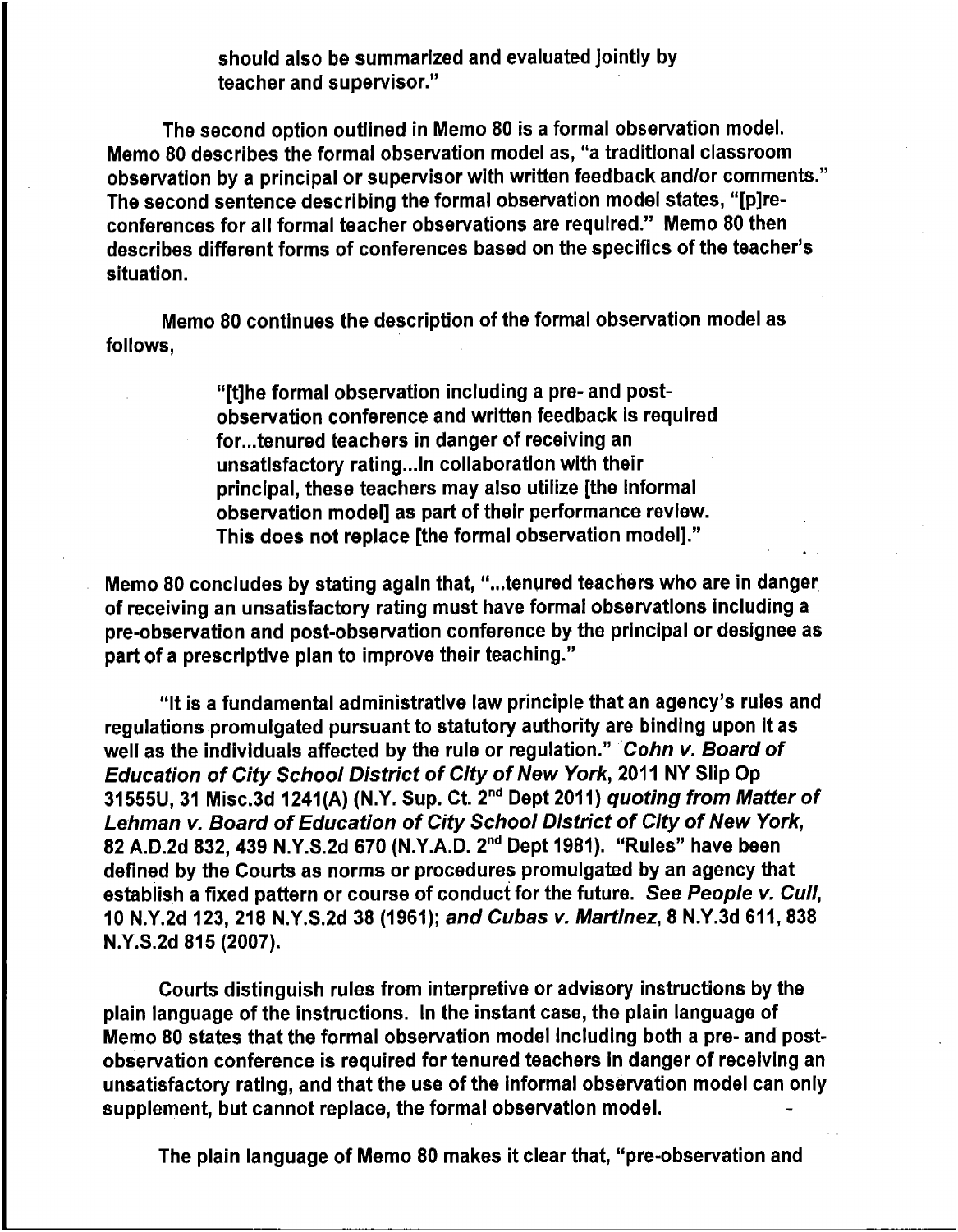post-observation conference[s] by the principal or designee [are a] part of a prescriptive plan to improve [the observed teacher's] teaching." Courts have held that, "a corollary of [the principle that rules promulgated by an agency are binding upon it] is that rules of an admlnistrative agency which regulate procedure affecting substantial rights of individuals may not be waived by the agency." *Lehrnan v.* Board of *Ed.,* supra. Memo 80 requires that teachers in danger of receiving unsatlsfactory ratings and by extension in danger of being fired, be given the opportunity to improve their performance through the pre- and post-observatlon conferences in order to avoid termination.

It **Is** unclear from the plain language of Memo 80 whether Petitioner should be considered a tenured teacher In danger of receiving an unsatisfactory rating for the purposes of the March 23,2010 observation. Memo 80 does not explain whether this includes any teacher who could conceivably get an unsatlsfactory rating or merely those who are likely to get an unsatisfactory rating.

For the purposes of the June 3,2010 observation, It Is clear that Petitioner would be a tenured teacher in danger of receiving an unsatisfactory rating. She had received an unsatlsfactory rating followlng the March **23,** 2010 observation, had been given the Actlon Plan which listed speclflc goals that she needed to achleve to Improve the overall quality of her performance, had twice submltted written statements refutihg the comments and recommendations given to her following observed classes, had requested a meeting with her supervisors to speak about the Action Plan, had explained to her supervisors that she would not sign the Action Plan because she felt she was already lmplementlng many of the practices in the Action Plan, her final observation took place a week after she was given the Action Plan and was still arguing with her supervisors over said Action Plan.

A tenured teacher with seven years of satlsfactory ratings In such a sltuation would have to be Considered a tenured teacher in danger of an unsatisfactory rating of the type who has an interest in the requirement for preand post-observation conferences to help her Improve her performance. This Is especially true for a teacher who had already submltted a wrltten request for conferences in connectlon with formal observations at the beginning of the semester and according to Principal Cohen's handwritten note on the Action Plan, had reiterated that request immediately preceding the June **3,** 2010 observed class.

Respondent's reliance on Cohn to establish that Memo 80 should not be considered a rule binding upon the DOE is misplaced. Cohn can be distinguished from the instant case by the finding in Cohn that, "[tlhe [performance review process being challenged in Cohn] is intended to act as a set of somewhat flexible guidelines rather than as a directive that must be strlctly enforced and that guarantees a substantial right." Cohn, supra. The plain language of Memo 80, as stated above, makes it clear that it is not flexible, must be strlctly enforced, and thus guarantees a substantial right.